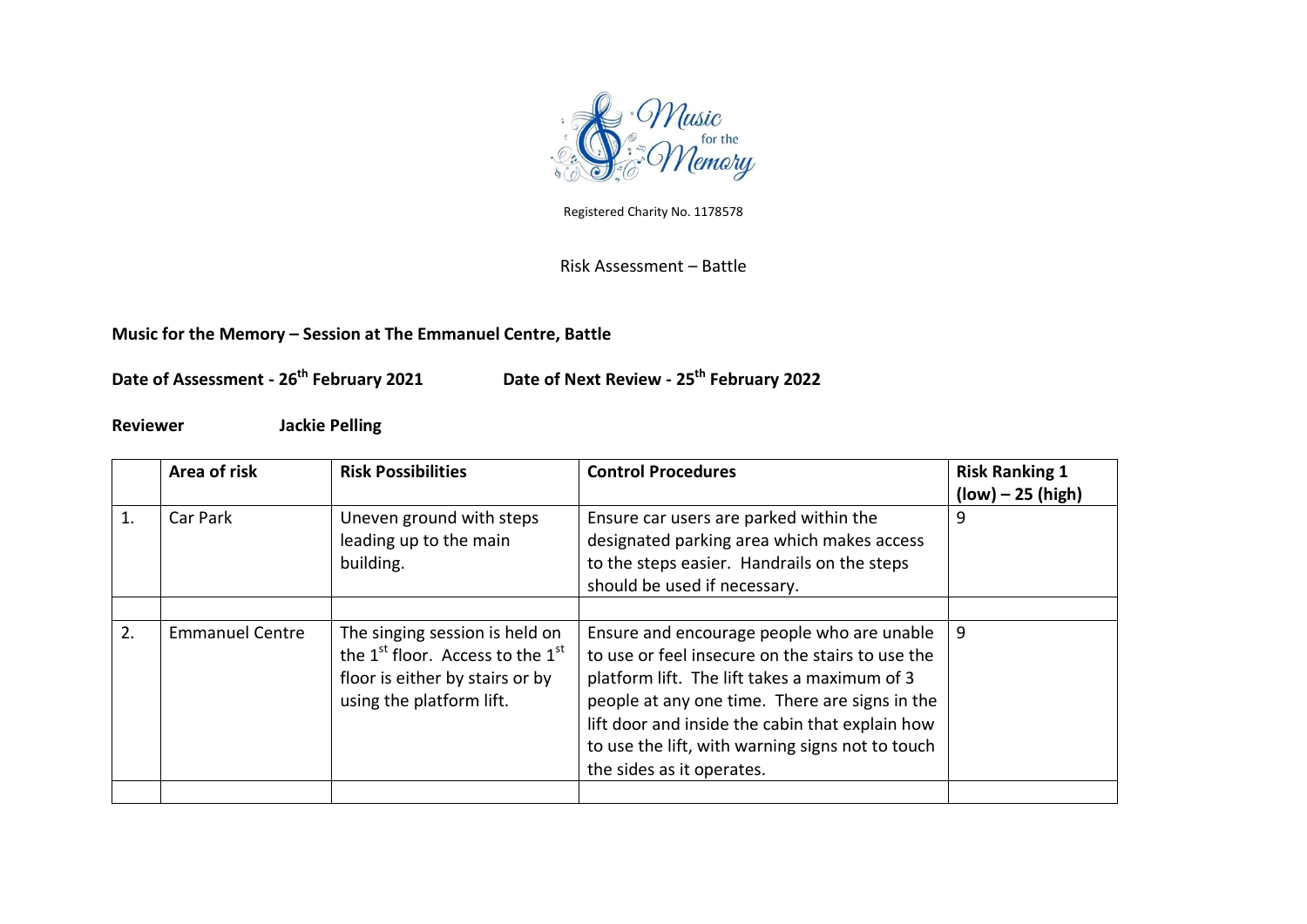| 3. | Singing Room                              | Slips, trips and trailing leads | Ensure trailing leads are covered. Leave a gap<br>between the chairs for safe movement in and<br>out of the singing area.                                            | 9 |
|----|-------------------------------------------|---------------------------------|----------------------------------------------------------------------------------------------------------------------------------------------------------------------|---|
| 4. | Refreshment area<br>Scalds from hot water |                                 | Adult volunteers only to make hot<br>refreshments. The trolley must be used to<br>transport hot refreshments from the<br>refreshment area to the refreshment lounge. |   |
|    |                                           |                                 |                                                                                                                                                                      |   |
| 5. | Refreshment lounge                        | Scalds from hot refreshments    | Carers advised to help their charges if<br>necessary                                                                                                                 | 4 |

To carry out a risk ranking simply multiply the likelihood by the severity,

| Likelihood      | Severity |              |                   |              |                     |  |  |
|-----------------|----------|--------------|-------------------|--------------|---------------------|--|--|
|                 | Trivial  | Minor Injury | Over 3 Day Injury | Major Injury | Incapacity or Death |  |  |
| Highly Unlikely |          |              |                   | 4            |                     |  |  |
| Unlikely        |          | Д            | 6                 | 8            | 10                  |  |  |
| Possible        |          | 6            | 9                 | 12           | 15                  |  |  |
| Probable        |          | 8            | 12                | 16           | 20                  |  |  |
| Certain         |          | 10           | 15                | 20           | 25                  |  |  |

After the multiplication you will be left with a number from 1 to 25 which you can match against the following table to get the Residual Risk i.e. the risk that remains after the controls are in place.